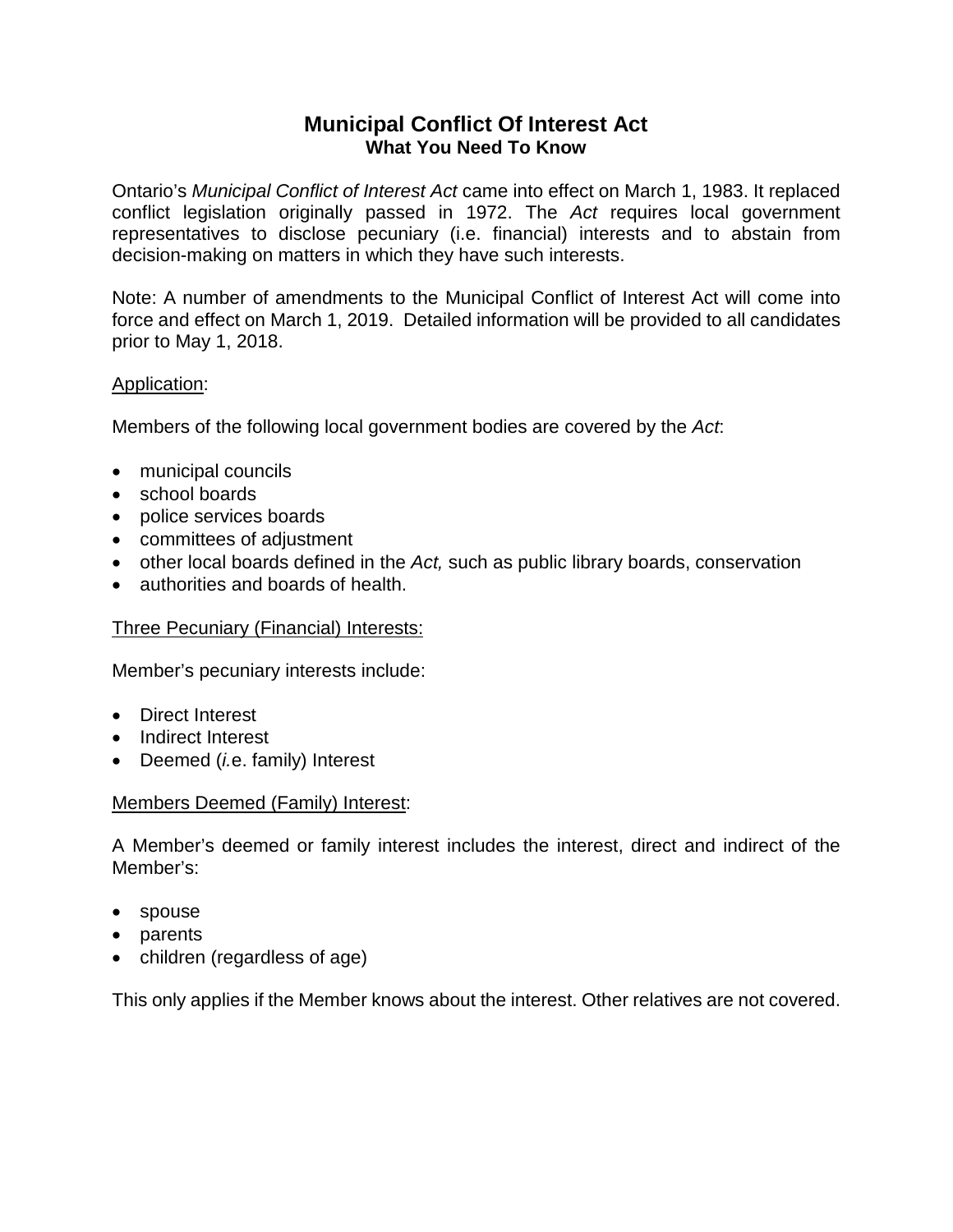## Exempt Interests:

Council and local board Members are not required to disclose an interest if the interest is exempted by the *Act*. There are nine specific exemptions and the following two general exemptions:

- a pecuniary interest which is in common with electors generally; and
- a pecuniary interest which is so remote or insignificant that it cannot reasonably be regarding as likely to influence the Member.

### Disclosure Of Pecuniary Interest:

At least five legal responsibilities arise when the Member has a pecuniary interest in a matter under consideration. A Member shall:

- disclose the general nature of the interest before any discussion occurs
- not participate in discussions
- not attempt to influence
- not vote
- if the meeting is closed to the public leave the meeting.

#### Record Of Pecuniary Interest:

The municipal Clerk or board Secretary must record a Member's disclosure in the minutes of the meeting.

If the Member is absent from the meeting, the Member must follow this procedure at the first meeting that the Member attends.

#### Enforcement:

The right and responsibility to make an allegation that a Member has contravened the *Act* lies with an elector. An elector alleging that a breach has occurred may apply to a Judge of the Superior Court of Justice by an originating Notice of Motion. The Member will then have the right to reply to this application.

#### Penalties:

If the Judge determines that a breach has occurred, the Judge is required to declare the Member's seat vacant. The Judge may also disqualify the Member from holding local public office for a period of up to seven years and may require a Member to make restitution. However, the Member cannot be suspended under this *Act*.

#### Savings Provisions:

Where a Judge determines that the contravention was committed by reason of